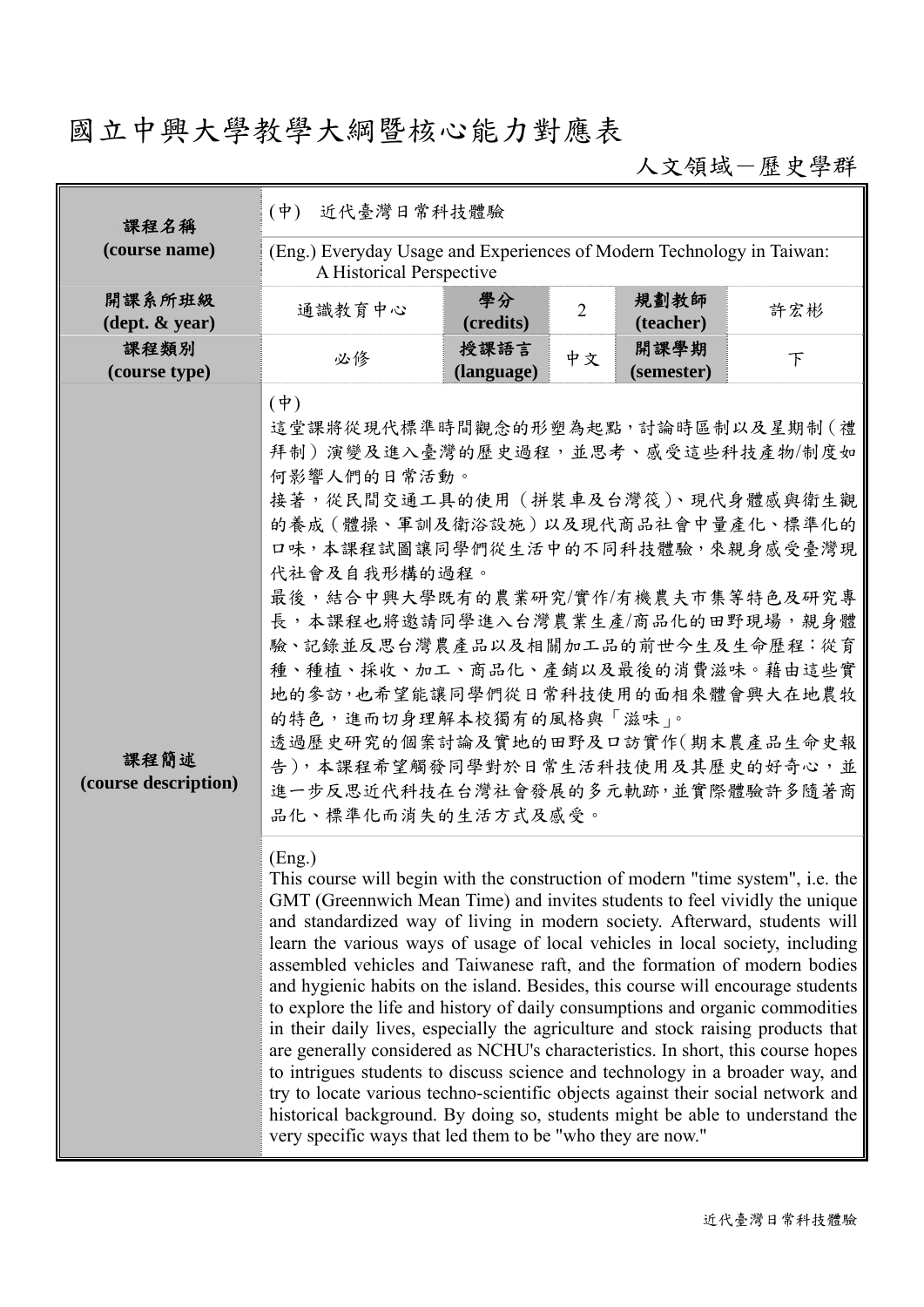### 先修課程**(prerequisites)**

課程名稱 (course name) 與課程銜接的重要概念、原理與技能 (relation to the current course)

## 課程目標與核心能力的相關性**/**配比**(%)**

### **Correlation / Percentage of Course Objectives and Core Learning Outcomes**

| 課程目標                                                                    |  |                                                                                                    | course objectives                                                                                                                                                                                                                                                                                                                   | 核心能力<br>core learning outcomes | 配比<br>總計 100% |  |  |
|-------------------------------------------------------------------------|--|----------------------------------------------------------------------------------------------------|-------------------------------------------------------------------------------------------------------------------------------------------------------------------------------------------------------------------------------------------------------------------------------------------------------------------------------------|--------------------------------|---------------|--|--|
| 與一般醫學史、科學史導論性<br>質之通識課程不同,本課程的                                          |  |                                                                                                    | Instead of methods and activities of<br>great scientists, engineers and<br>doctors, this course aims to discuss<br>the development of modern<br>science, technology and medicine<br>from our everyday lives. Borrowing<br>studies of "techno-scientific usage<br>in everyday life" from STS studies<br>in recent years, this course | 人文素養                           | 40%           |  |  |
| 主旨不在於介紹過往重要的科<br>學/醫學人物的創新發明、理論                                         |  |                                                                                                    |                                                                                                                                                                                                                                                                                                                                     | 科學素養                           | 20%           |  |  |
| 傳承及其活動,而是試圖把討<br>論的範圍擴大到實驗室及醫院                                          |  |                                                                                                    |                                                                                                                                                                                                                                                                                                                                     | 溝通能力                           | $0\%$         |  |  |
| 之外的日常生活場域。延續近<br>來科技與社會(STS)研究中                                         |  |                                                                                                    |                                                                                                                                                                                                                                                                                                                                     | 創新能力                           | $0\%$         |  |  |
| 對於「科技使用」面相的重視,<br>本課程強調一般民眾作為「科                                         |  | emphasises the importance of<br>ordinary people as "consumers of                                   |                                                                                                                                                                                                                                                                                                                                     | 國際視野                           | 20%           |  |  |
| 技使用者 的重要性,從使用<br>者的角度來探索臺灣民眾如何                                          |  | science and technology" and<br>explores the relationship between<br>formation of Taiwanese ways of |                                                                                                                                                                                                                                                                                                                                     | 社會關懷                           | 20%           |  |  |
| 在近代化的過程中與諸多科技<br>制度、科技物以及商品產生互                                          |  |                                                                                                    | living and the introduction of many<br>scientific systems, institutes and                                                                                                                                                                                                                                                           |                                |               |  |  |
| 動。本課程將帶領同學重返一<br>些重要的科學/科技/醫療/農業<br>相關概念、產品以及實作進入                       |  | centuries.                                                                                         | products during the last two                                                                                                                                                                                                                                                                                                        |                                |               |  |  |
| 臺灣的早期歷史脈絡,了解當<br>時民眾如何面對、使用、感知                                          |  |                                                                                                    |                                                                                                                                                                                                                                                                                                                                     |                                |               |  |  |
| 甚至是挪用這些新事物、新觀<br>念;借此,去感受日常生活科                                          |  |                                                                                                    |                                                                                                                                                                                                                                                                                                                                     |                                |               |  |  |
| 技如何深遠的影響、形塑了許<br>多我們今日習以為常的生活經                                          |  |                                                                                                    |                                                                                                                                                                                                                                                                                                                                     |                                |               |  |  |
| 驗與感官與認知。                                                                |  |                                                                                                    |                                                                                                                                                                                                                                                                                                                                     |                                |               |  |  |
| 課程目標之教學方法與評量方式                                                          |  |                                                                                                    |                                                                                                                                                                                                                                                                                                                                     |                                |               |  |  |
| <b>Teaching Strategies and Assessment Methods for Course Objectives</b> |  |                                                                                                    |                                                                                                                                                                                                                                                                                                                                     |                                |               |  |  |
| 課程目標                                                                    |  | 教學方法                                                                                               |                                                                                                                                                                                                                                                                                                                                     | 評量方式                           |               |  |  |
|                                                                         |  |                                                                                                    |                                                                                                                                                                                                                                                                                                                                     |                                |               |  |  |

|     | 1. 課後筆記與心得繳交並上傳課程網路平台: 10%  |
|-----|-----------------------------|
| 同上段 | 2. 指定參考書目閱讀、繳交心得並上傳網路平台:10% |
|     | 3. 活動參訪心得並上傳網路平台:20%        |
|     | 4. 期末「商品的生命史」報告大綱:10%       |
|     | 5. 期末「商品的生命史」報告:30%         |
|     | 6. 討論課堂參與、網路討論與小組討論:20%     |

近代臺灣日常科技體驗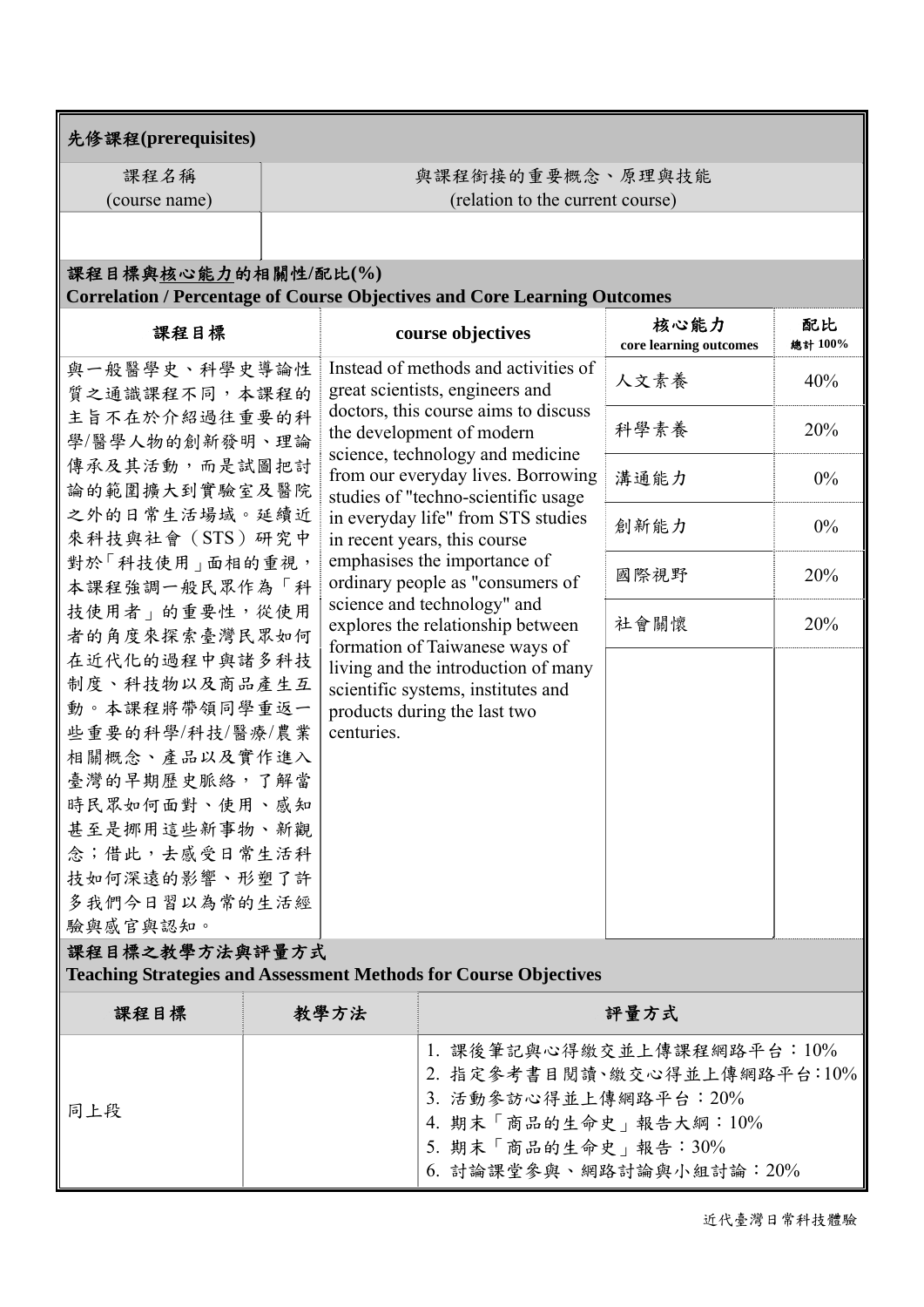|      | 授課內容 (單元名稱與內容、習作/考試進度、備註)                                        |  |
|------|------------------------------------------------------------------|--|
|      | (course content and homework/tests schedule)                     |  |
| 第1週  | 科技與我們生活的每一天︰日常科技體驗課程介紹                                           |  |
| 第2週  | 標準的世界:禮拜天休息囉!                                                    |  |
| 第3週  | 標準的世界:從半斤八兩到公斤公克                                                 |  |
| 第4週  | 造橋的在地知識:嘉邑行善團的故事 (邀請陽明大學楊弘任助理教授演講)                               |  |
| 第5週  | 在地的交通工具:台灣筏 (邀請成大陳政宏副教授演講)                                       |  |
| 第6週  | 在地的交通工具:拼裝車                                                      |  |
| 第7週  | 你我的身體與衛生:全民作體操(邀請台灣歷史博物館謝仕淵助理研究員演講)                              |  |
| 第8週  | 你我的身體與衛生:上廁所的一百種方法                                               |  |
| 第9週  | 你我的身體與衛生:棉條在台灣為什麼不受歡迎?<br>(邀請東方技術學院許培欣老師演講)                      |  |
| 第10週 | 工廠的世界:摩登時代中的孤女願望                                                 |  |
| 第11週 | 商品的世界: 愛上高跟鞋 (邀請賀照緹導演進行座談)                                       |  |
| 第12週 | 期末「商品的生命史」大綱發表及討論                                                |  |
| 第13週 | 喝牛奶的網絡I:參觀中興大學畜產試驗所                                              |  |
| 第14週 | 喝牛奶的網絡Ⅱ:參觀中興大學食品加工實習工廠、實習商店                                      |  |
| 第15週 | 有不有機有關係:介紹台灣的有機農業發展與興大有機農夫市集<br>(邀請國立中興大學生物產業推廣暨經營學系教授兼任所長董時叡演講) |  |
| 第16週 | 採紅菱的前世今生I:參訪水菱有機農場                                               |  |
| 第17週 | 採紅菱的前世今生Ⅱ:參訪水菱有機農場                                               |  |
| 第18週 | 期末成果發表                                                           |  |

#### 教科書**&**參考書目(書名、作者、書局、代理商、說明)

#### **(textbook & other references)**

指定閱讀教材:

郭文華,〈我要我的 STS:科技與日常生活〉,收錄於陳恆安、郭文華、林宜平主編,《科技渴望參 與》,臺北:群學,2009年,頁90-3。 大衛·艾傑頓 (David Edgerton),方俊育、李尚仁譯,〈從 創新到使用:十道兼容並 蓄的技術史史學綱領〉,收錄於吳嘉苓、傅大為、雷祥麟編,《科技渴望 性別》, 臺北: 群學出版社, 2004年, 頁131-170。

Ruth Schwartz Cowan, 楊佳羚翻譯,〈家庭中的工業革命:二十世紀的家戶科技與社會變遷〉,收 錄於吳嘉苓、傅大為、雷祥麟主編,《科技渴望性別》,台北:群學出版 社,2004,頁99-130。 呂紹理,《水螺響起:日治時期臺灣社會的生活作息》,臺北:遠流,1998年,頁53-90, 111-155。 楊弘任,〈專家系統下的地方知識:嘉邑行善團的造橋實作〉,《科技、醫療與社會》第十期(2010 年 4 月),頁 129-190。

陳政宏,〈一脈相承:台灣筏之技術創新與特性〉,《中國海洋發展史論文集》,第十輯,台北:中 央研究院,(2008),頁 527-573。